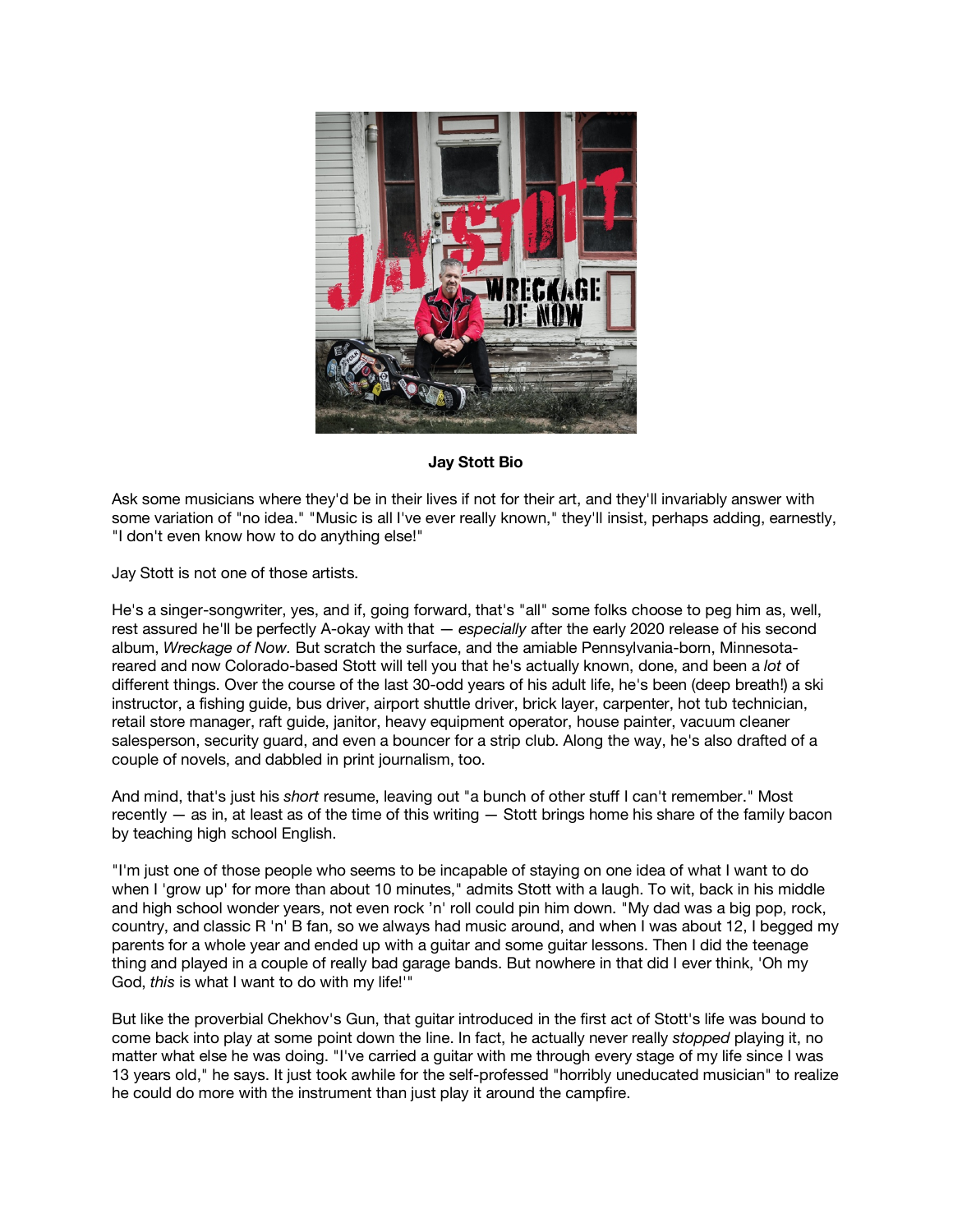"I actually always wanted to write songs, but I tried and they sucked," he says. "And what I didn't understand was that that was part of the process. You've got to write bad songs in order to write good songs; you've got to write bad *anything* in order to write anything good. But I didn't get that until I was much, much older. So I wrote the first song that I played for other people when I was about 26, but it wasn't until I was in my late 30s or early 40s that some switch just clicked in my head and I realized that everything I had learned about writing, from the little bit of journalism stuff I'd done and the novels I'd worked on, could all be applied to songwriting."

Environment proved a big factor into his long overdue coming out as a performing songwriter (as opposed to 'just a middle-aged guy in the basement with a guitar), too. Stott first moved to Colorado from Minnesota after college ("I moved here for the warmer climate," chuckles the avid ski enthusiast), and 20 years ago he planted roots and started his family in Lyons, an eclectic little mountain town 20 miles north of Boulder where, he says, "you can't chuck a rock without hitting three banjo players." Having grown up in Minneapolis in the '80s, catching the likes of the Replacements and Hüsker Dü in small clubs in their prime, the still-a-rocker-at-heart Stott admits to sometimes feeling "a little bit out of place" in Lyons (hence the tongue-in-cheek "Electric Guy in a Bluegrass Town" on his new album). But he also readily credits the nurturing, tightly knit local music community for helping him to find his voice, confidence, and overall groove.

"Lyons is a tiny little town with a bunch of funky artists and musicians in it, so you kind of hang out with other people who are really *doing* it," he explains. "And the whole scene here is really supportive. I was still basically just going to open mics a couple of years ago when I ran into this other musician I know, and told him I was thinking about making an EP. And he was like, 'Well, I produce records — call me I you want some help.' So all of a sudden there were people around who treated what I was doing seriously, which obviously felt good. We ended up making my first record together, and my second one, too. Because there's a talent pool here in Lyons where you can make a pretty good record with some pretty awesome people on it — kind of punch above your weight, I guess — *and* do it all without breaking the bank."

Of course, you've got to have a handful of good songs together before even thinking about recording one album, let alone two. Fortunately for Stott, he just happens to live right next to Planet Bluegrass Ranch, the hallowed grounds of both the annual Rocky Mountain Folks Festival and Song School, a widely renowned retreat for song shamans and students of all skill levels.

"I literally live a couple hundred yards from Song School, so I'd heard about it forever but for whatever reason just never went," he says. "But finally one year I was like, 'ok, screw it,' and threw my money down, and it was such an incredibly powerful experience that I've now done Song School for about eight or nine years. You learn things like how to be completely uncompromising about what you're doing from these wonderful teachers like Darrell Scott and Mary Gauthier and Amy Speace, and you find this really great peer group of other people that helps you *get* that you can be a songwriter and a musician, and you don't have to be 'famous.' I mean, obviously we'd all like to figure out some kind of sustainable business model as musicians, but mostly we're just doing what we do because we don't know how to stop."

Since the release of his first album, 2016's *Dirt & Heartache*, Stott has gone from open-mic newbie to seasoned (but still growing!) troubadour. The day job (teaching, remember?) and closeness to his family (with a daughter still in high school) have to date kept his touring radius fairly modest, but he figures he's now "played almost everywhere there's a liquor license in North Central Colorado," thanks to the booming microbrew industry which he says "has been very good to songwriters." And come the release of *Wreckage of Now* in 2020, he aims to do everything he can to get his music "out there in a way that I haven't yet."